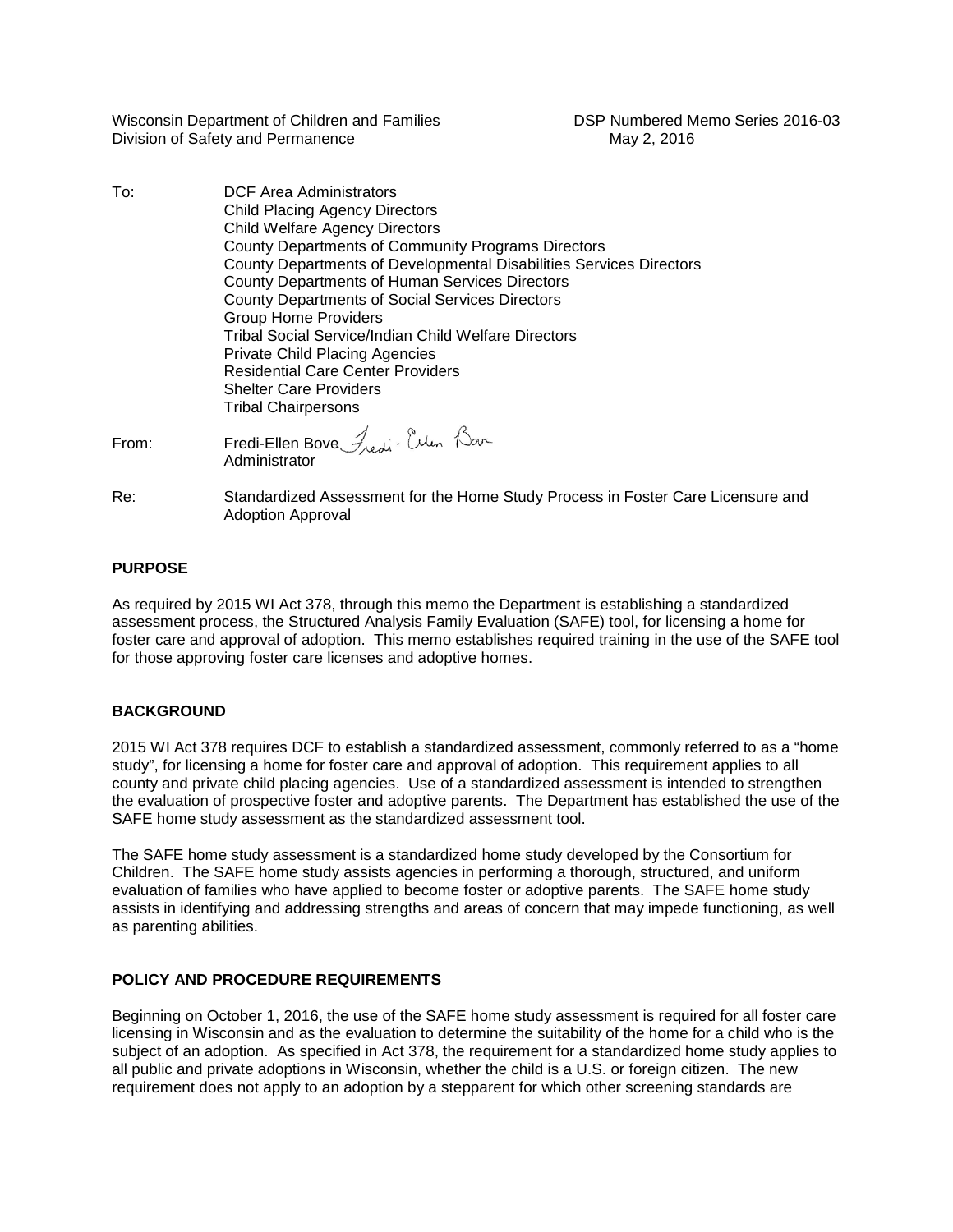required under current law. Emergency and Permanent Administrative Rules and policy changes regarding SAFE home study procedures and requirements are under development.

# **TRAINING REQUIREMENTS**

Use of the SAFE home study assessment requires that anyone who will be administering, approving, and supervising the SAFE home study attend mandatory training. Agencies may not begin using the SAFE home study tool until both the agency's foster care licensing or adoption approving caseworker(s) and supervisor(s), who will be administering and approving the SAFE home study, have attended the mandatory SAFE training. The required SAFE trainings are as follows:

### Mandatory Two-Day Initial SAFE Training

The two-day initial SAFE training provides participants with an overview of the SAFE instrument, allows for discussion of how the SAFE home study works within our current system, and teaches participants about the process and format of the SAFE home study and home study updates. Additionally, all participants will receive the SAFE Desk Guide and Workbook, be given access to all SAFE forms and templates, and receive continued technical and clinical support.

The two-day initial SAFE training is required for:

- All caseworkers who will be licensing a home for foster care and/or approving a home for adoption.
- All supervisors who will be approving the SAFE home study.

### Mandatory SAFE Supervisors Training

The SAFE supervisors training is targeted to supervisors who are responsible for the on-going supervision of home studies. This is a one-day training which provides guidance as to how to supervise SAFE in the most effective manner. The training also provides direction for the supervision of SAFE, as well as tips, support, and suggestions to make the process efficient. The supervisors training will not focus on what the SAFE Instrument is, but will focus on how to supervise SAFE. Participants are asked to bring their SAFE Desk Guide with them to the supervisors training.

All participants of the supervisors training are required to complete the SAFE 2-day initial training prior to completing the supervisors training. Supervisors need to have an understanding of the SAFE instrument, especially the Desk Guide Ratings, the Psychosocial Inventory and the Mitigation Process, which they receive in the two-day initial training. Additionally, supervisors need to have their own set of materials (i.e. the SAFE Desk Guide & Workbook), as well as access to the SAFE forms and templates; these materials are available only through the two-day training.

The SAFE supervisors training is required for:

• All supervisors who will be approving the SAFE home study.

#### Optional SAFE Booster Training

The SAFE booster training is an *optional* training that is available to all foster care licensing and adoption approving caseworkers and supervisors who have completed the two-day initial training, but would like a refresher on the SAFE process. All participants in the booster training must have completed the two-day initial training. Participants are asked to bring their SAFE Desk Guide with them to the booster training. The booster training will review:

- Improvements that have been made to SAFE.
- How to administer Questionnaire I and II.
- How to use the SAFE Desk Guide and Psychosocial Inventory.
- The SAFE Mitigation Process.